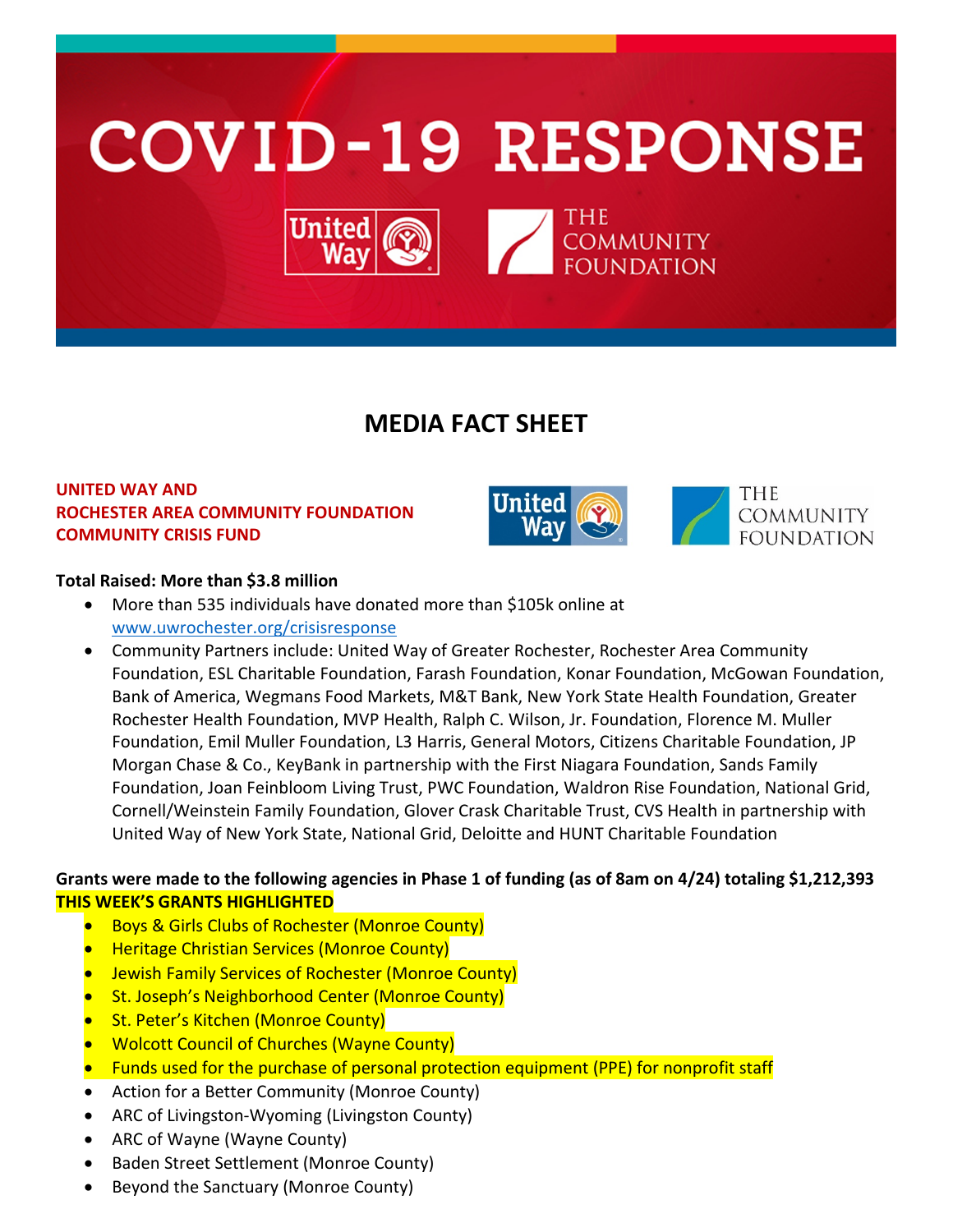- BluePrint Geneva, Inc. (Ontario County)
- Boys and Girls Club of Geneva (Ontario County)
- Bridges for Brain Injury (Ontario County)
- Care Net Pregnancy Center (Ontario County)
- Catholic Charities Community Services (Livingston, Monroe, Ontario, Seneca, Wayne and Yates Counties)
- Catholic Charities of Buffalo (Orleans and Genesee Counties)
- Catholic Charities of Livingston County (Livingston County)
- Catholic Family Center (Monroe County)
- Celebrate! Family Church (Livingston County)
- Center for Employment Opportunities (CEO) (Monroe County)
- Center for Youth Services (Monroe County)
- Charles Settlement House (Monroe County)
- Charlotte House, Inc. (Genesee, Livingston and Orleans County)
- Community Action for Wyoming County (Wyoming County)
- Community Hygiene Bank of Concordia Lutheran Church (Monroe County)
- Community Place of Greater Rochester (Monroe County)
- DePaul (Genesee, Monroe and Orleans County)
- Empire Justice Center (Monroe County)
- Epilepsy-Pralid (Monroe and Ontario Counties)
- Finger Lakes Community Schools/Linked to Family Counseling Service of the Finger Lakes (Wayne County)
- Finger Lakes Counseling & Referral Agency (Ontario, Seneca, Wayne and Yates Counties)
- Goodwill of the Finger Lakes (Monroe County)
- Healthy Baby Network (Monroe County)
- Heritage Christian Services (Monroe County)
- House of Mercy (Monroe County)
- Jewish Home of Rochester (Monroe County)
- Joint Heirs Kingdom Ministries (Monroe, Ontario and Way Counties)
- Judicial Process Commission (Monroe County)
- Ibero-American-Action League (Monroe County)
- Independent Living of the Genesee Region (Genesee and Orleans Counties)
- Lifespan (Monroe County)
- Living Well Mission (Yates County)
- Livingston County (Livingston County)
- Meals on Wheels (Monroe County)
- Newark Food Closet (Wayne County)
- Pro Action of Steuben and Yates (Yates County)
- Project URGE, Inc. (Monroe County)
- REACH Advocacy (Monroe County)
- Refugees Helping Refugees (Monroe County)
- Rochester Refugee Resettlement (Monroe County)
- Rural & Migrant Ministry, Inc. (Wayne County)
- St. Peter's Kitchen (Monroe County)
- Salvation Army (Monroe, Genesee, Livingston, Ontario, Orleans, Seneca, Wayne and Yates Counties)
- Sent By Ravens Food Pantry (Livingston County)
- Springwater Community Food Pantry (Livingston County)
- Trillium Health (Monroe County)
- Urban League of Rochester (Monroe County)